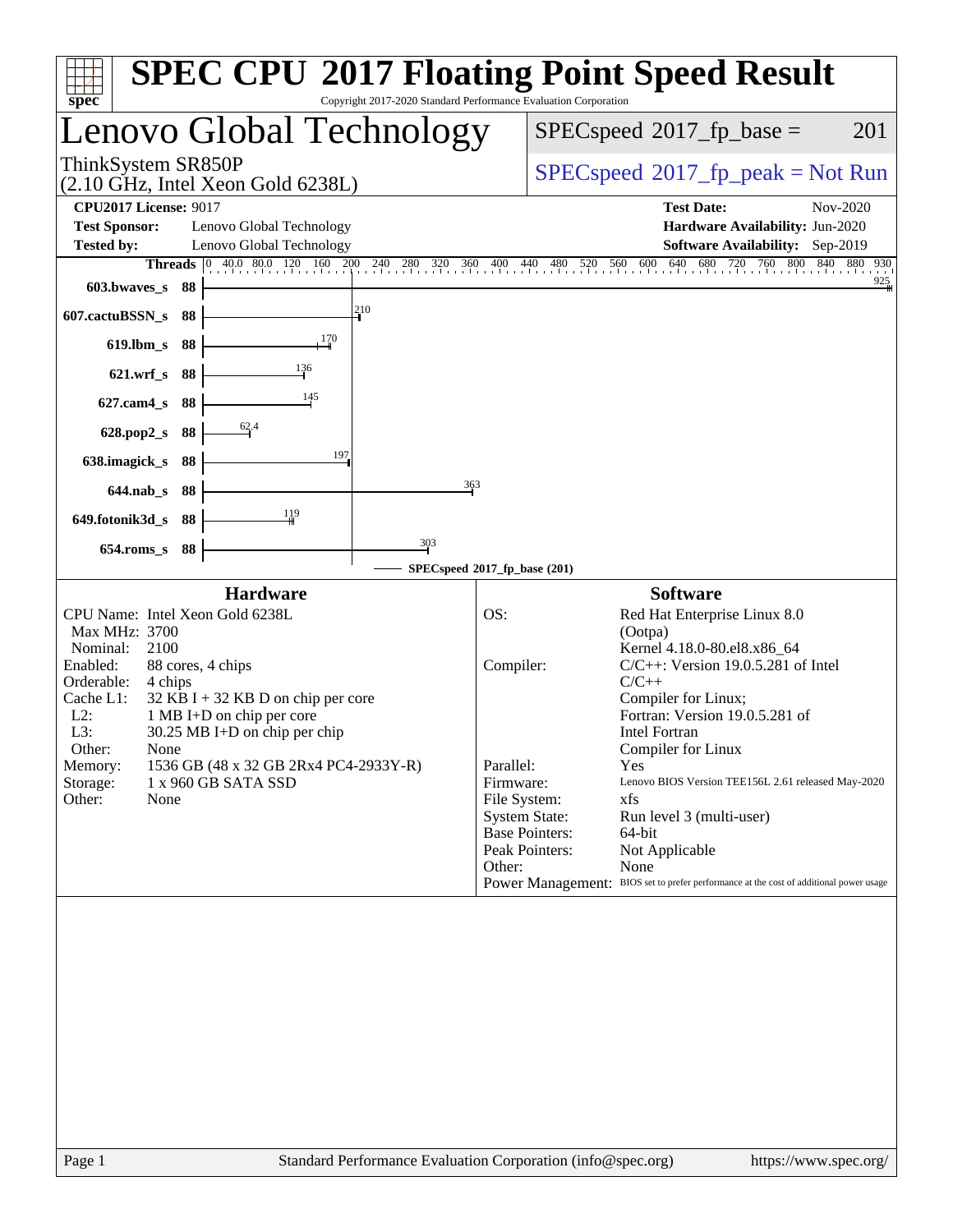

# **[SPEC CPU](http://www.spec.org/auto/cpu2017/Docs/result-fields.html#SPECCPU2017FloatingPointSpeedResult)[2017 Floating Point Speed Result](http://www.spec.org/auto/cpu2017/Docs/result-fields.html#SPECCPU2017FloatingPointSpeedResult)**

Copyright 2017-2020 Standard Performance Evaluation Corporation

### Lenovo Global Technology

(2.10 GHz, Intel Xeon Gold 6238L)

ThinkSystem SR850P<br>  $(2.10 \text{ GHz. Intel Yoon Gold } 62381)$   $SPEC speed^{\circ}2017\_fp\_peak = Not Run$  $SPECspeed^{\circledcirc}2017_fp\_base = 201$  $SPECspeed^{\circledcirc}2017_fp\_base = 201$ 

**[Test Sponsor:](http://www.spec.org/auto/cpu2017/Docs/result-fields.html#TestSponsor)** Lenovo Global Technology **[Hardware Availability:](http://www.spec.org/auto/cpu2017/Docs/result-fields.html#HardwareAvailability)** Jun-2020 **[Tested by:](http://www.spec.org/auto/cpu2017/Docs/result-fields.html#Testedby)** Lenovo Global Technology **[Software Availability:](http://www.spec.org/auto/cpu2017/Docs/result-fields.html#SoftwareAvailability)** Sep-2019

**[CPU2017 License:](http://www.spec.org/auto/cpu2017/Docs/result-fields.html#CPU2017License)** 9017 **[Test Date:](http://www.spec.org/auto/cpu2017/Docs/result-fields.html#TestDate)** Nov-2020

#### **[Results Table](http://www.spec.org/auto/cpu2017/Docs/result-fields.html#ResultsTable)**

|                                    | <b>Base</b>    |                |                |                | <b>Peak</b> |                |            |                |                |              |                |              |                |              |
|------------------------------------|----------------|----------------|----------------|----------------|-------------|----------------|------------|----------------|----------------|--------------|----------------|--------------|----------------|--------------|
| <b>Benchmark</b>                   | <b>Threads</b> | <b>Seconds</b> | Ratio          | <b>Seconds</b> | Ratio       | <b>Seconds</b> | Ratio      | <b>Threads</b> | <b>Seconds</b> | <b>Ratio</b> | <b>Seconds</b> | <b>Ratio</b> | <b>Seconds</b> | <b>Ratio</b> |
| 603.bwayes s                       | 88             | 63.5           | 929            | 63.9           | 923         | 63.8           | 925        |                |                |              |                |              |                |              |
| 607.cactuBSSN s                    | 88             | 78.8           | 212            | 79.8           | 209         | 79.2           | 210        |                |                |              |                |              |                |              |
| $619.$ lbm s                       | 88             | 30.5           | 172            | 33.9           | 154         | 30.8           | 170        |                |                |              |                |              |                |              |
| $621$ .wrf s                       | 88             | 97.5           | 136            | 97.3           | 136         | 97.3           | 136        |                |                |              |                |              |                |              |
| $627$ .cam4 s                      | 88             | 60.9           | 145            | 61.3           | 145         | 61.1           | 145        |                |                |              |                |              |                |              |
| $628.pop2_s$                       | 88             | <u> 190</u>    | 62.4           | 191            | 62.3        | 187            | 63.5       |                |                |              |                |              |                |              |
| 638.imagick_s                      | 88             | 73.4           | 197            | 73.1           | 197         | 73.8           | 195        |                |                |              |                |              |                |              |
| $644$ .nab s                       | 88             | 48.1           | 363            | 48.1           | 363         | 48.1           | 363        |                |                |              |                |              |                |              |
| 649.fotonik3d s                    | 88             | 76.3           | <u>119</u>     | 78.5           | 116         | 74.4           | 122        |                |                |              |                |              |                |              |
| $654$ .roms s                      | 88             | 52.0           | 303            | 51.8           | 304         | 51.9           | <b>303</b> |                |                |              |                |              |                |              |
| $SPECspeed*2017_fp\_base =$<br>201 |                |                |                |                |             |                |            |                |                |              |                |              |                |              |
| $SPECspeed*2017_fp\_peak =$        |                |                | <b>Not Run</b> |                |             |                |            |                |                |              |                |              |                |              |

Results appear in the [order in which they were run.](http://www.spec.org/auto/cpu2017/Docs/result-fields.html#RunOrder) Bold underlined text [indicates a median measurement](http://www.spec.org/auto/cpu2017/Docs/result-fields.html#Median).

#### **[Operating System Notes](http://www.spec.org/auto/cpu2017/Docs/result-fields.html#OperatingSystemNotes)**

Stack size set to unlimited using "ulimit -s unlimited"

#### **[Environment Variables Notes](http://www.spec.org/auto/cpu2017/Docs/result-fields.html#EnvironmentVariablesNotes)**

Environment variables set by runcpu before the start of the run: KMP\_AFFINITY = "granularity=fine,compact" LD\_LIBRARY\_PATH = "/home/cpu2017-1.1.0-ic19.0u5-2/lib/intel64" OMP\_STACKSIZE = "192M"

#### **[General Notes](http://www.spec.org/auto/cpu2017/Docs/result-fields.html#GeneralNotes)**

 Binaries compiled on a system with 1x Intel Core i9-9900K CPU + 64GB RAM memory using Redhat Enterprise Linux 8.0 Transparent Huge Pages enabled by default Prior to runcpu invocation Filesystem page cache synced and cleared with: sync; echo 3> /proc/sys/vm/drop\_caches NA: The test sponsor attests, as of date of publication, that CVE-2017-5754 (Meltdown) is mitigated in the system as tested and documented. Yes: The test sponsor attests, as of date of publication, that CVE-2017-5753 (Spectre variant 1) is mitigated in the system as tested and documented. Yes: The test sponsor attests, as of date of publication, that CVE-2017-5715 (Spectre variant 2) is mitigated in the system as tested and documented.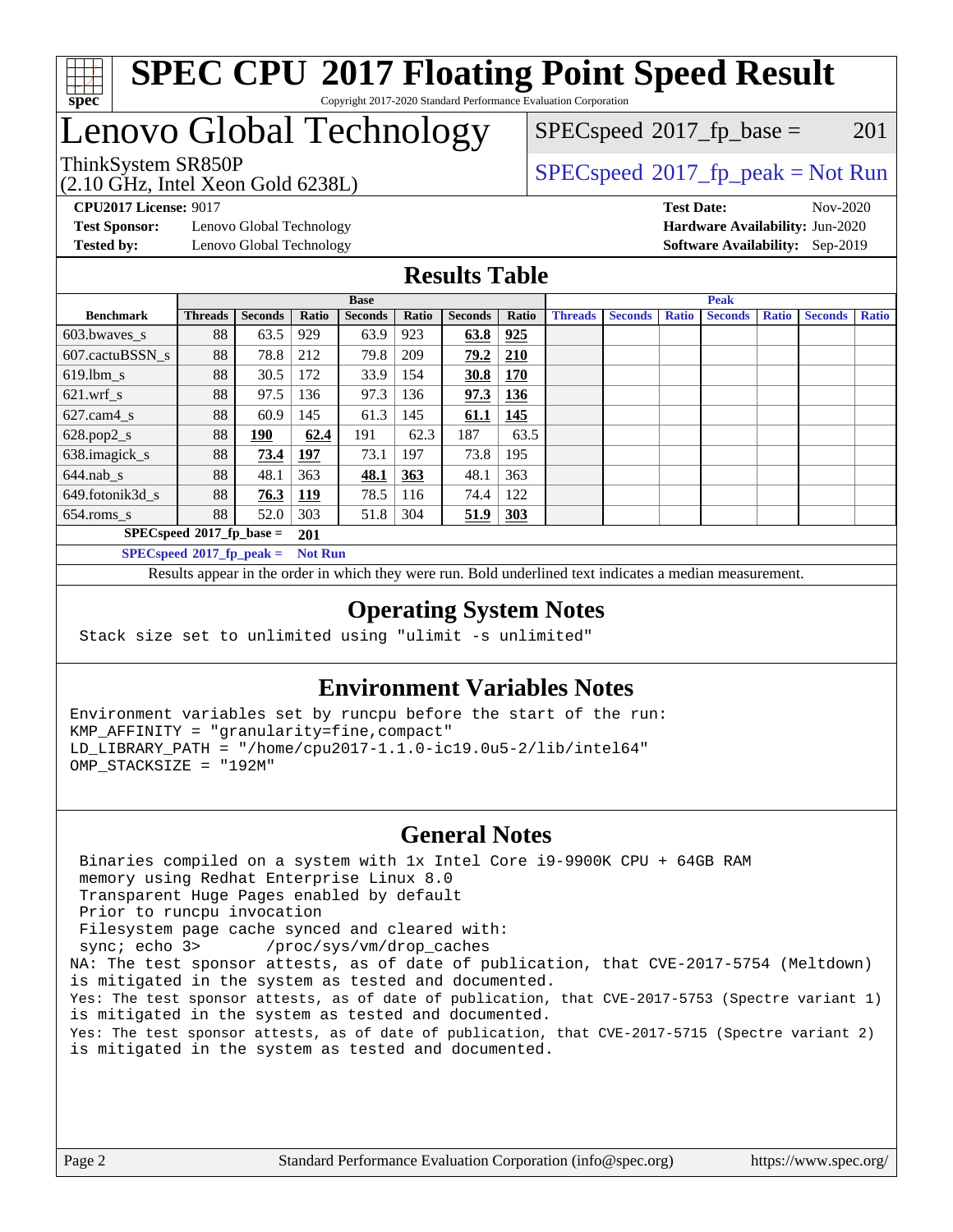|                                                                                                                                                                                     | Lenovo Global Technology                                                              | $SPEC speed^{\circ}2017$ fp base =<br>201                                                                                                                                                                                                                                                                                                                                                                                                                                               |  |  |  |
|-------------------------------------------------------------------------------------------------------------------------------------------------------------------------------------|---------------------------------------------------------------------------------------|-----------------------------------------------------------------------------------------------------------------------------------------------------------------------------------------------------------------------------------------------------------------------------------------------------------------------------------------------------------------------------------------------------------------------------------------------------------------------------------------|--|--|--|
| ThinkSystem SR850P<br>$(2.10 \text{ GHz}, \text{Intel Xeon Gold } 6238L)$                                                                                                           |                                                                                       | $SPEC speed^{\circ}2017\_fp\_peak = Not Run$                                                                                                                                                                                                                                                                                                                                                                                                                                            |  |  |  |
| <b>CPU2017 License: 9017</b>                                                                                                                                                        |                                                                                       | <b>Test Date:</b><br>$Nov-2020$                                                                                                                                                                                                                                                                                                                                                                                                                                                         |  |  |  |
| <b>Test Sponsor:</b><br>Lenovo Global Technology<br><b>Tested by:</b><br>Lenovo Global Technology                                                                                   |                                                                                       | Hardware Availability: Jun-2020<br><b>Software Availability:</b> Sep-2019                                                                                                                                                                                                                                                                                                                                                                                                               |  |  |  |
|                                                                                                                                                                                     | <b>Platform Notes</b>                                                                 |                                                                                                                                                                                                                                                                                                                                                                                                                                                                                         |  |  |  |
| BIOS configuration:<br>MONITOR/MWAIT set to Enable<br>Hyper-Threading set to Disable                                                                                                |                                                                                       | Choose Operating Mode set to Maximum Performance and then set it to Custom Mode                                                                                                                                                                                                                                                                                                                                                                                                         |  |  |  |
| Sysinfo program /home/cpu2017-1.1.0-ic19.0u5-2/bin/sysinfo<br>Rev: r6365 of 2019-08-21 295195f888a3d7edble6e46a485a0011<br>running on localhost.localdomain Mon Nov 9 22:44:16 2020 |                                                                                       |                                                                                                                                                                                                                                                                                                                                                                                                                                                                                         |  |  |  |
| SUT (System Under Test) info as seen by some common utilities.<br>For more information on this section, see                                                                         | https://www.spec.org/cpu2017/Docs/config.html#sysinfo                                 |                                                                                                                                                                                                                                                                                                                                                                                                                                                                                         |  |  |  |
| "physical id"s (chips)<br>4<br>88 "processors"<br>cpu cores $: 22$<br>siblings : 22                                                                                                 | model name: $Intel(R)$ Xeon $(R)$ Gold 6238L CPU @ 2.10GHz                            | cores, siblings (Caution: counting these is hw and system dependent. The following<br>excerpts from /proc/cpuinfo might not be reliable. Use with caution.)<br>physical 0: cores 0 1 2 3 4 5 8 9 10 11 12 16 17 18 19 20 21 24 25 26 27 28<br>physical 1: cores 0 1 2 3 4 5 8 9 10 11 12 16 17 18 19 20 21 24 25 26 27 28<br>physical 2: cores 0 1 2 3 4 5 8 9 10 11 12 16 17 18 19 20 21 24 25 26 27 28<br>physical 3: cores 0 1 2 3 4 5 8 9 10 11 12 16 17 18 19 20 21 24 25 26 27 28 |  |  |  |
| From 1scpu:<br>Architecture:<br>$CPU$ op-mode( $s$ ):<br>Byte Order:<br>CPU(s):<br>On-line CPU(s) list: $0-87$<br>Thread(s) per core:<br>$Core(s)$ per socket:<br>Socket(s):        | x86_64<br>$32$ -bit, $64$ -bit<br>Little Endian<br>88<br>$\mathbf{1}$<br>22<br>4<br>4 |                                                                                                                                                                                                                                                                                                                                                                                                                                                                                         |  |  |  |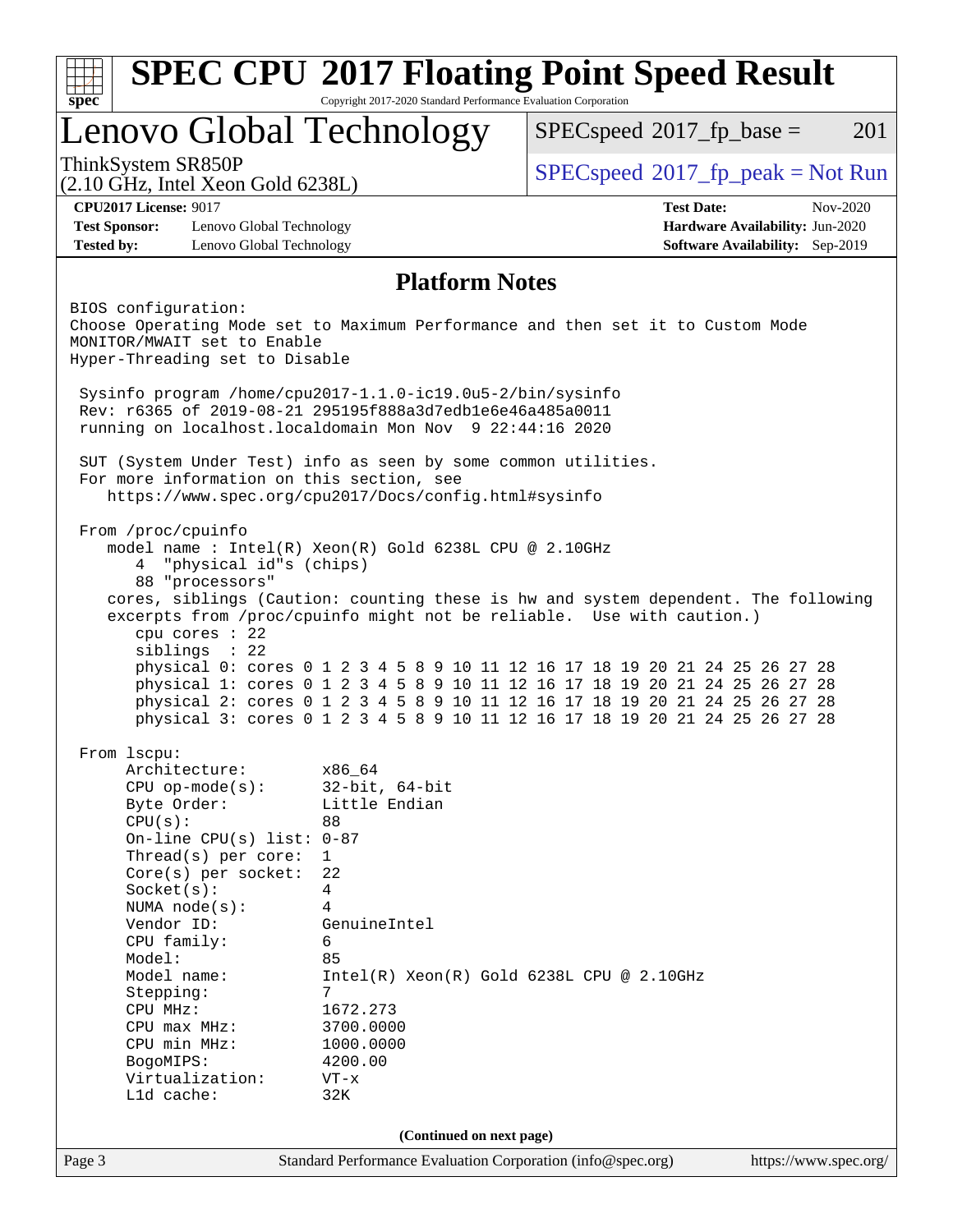

# **[SPEC CPU](http://www.spec.org/auto/cpu2017/Docs/result-fields.html#SPECCPU2017FloatingPointSpeedResult)[2017 Floating Point Speed Result](http://www.spec.org/auto/cpu2017/Docs/result-fields.html#SPECCPU2017FloatingPointSpeedResult)**

Copyright 2017-2020 Standard Performance Evaluation Corporation

Lenovo Global Technology

 $SPECspeed^{\circ}2017\_fp\_base = 201$  $SPECspeed^{\circ}2017\_fp\_base = 201$ 

ThinkSystem SR850P<br>  $\begin{array}{c}\n\text{SPEC speed} \text{°2017\_fp\_peak} = \text{Not Run} \\
\text{SPEC speed} \text{°2017\_fp\_peak} = \text{Not Run} \\
\end{array}$ 

**[CPU2017 License:](http://www.spec.org/auto/cpu2017/Docs/result-fields.html#CPU2017License)** 9017 **[Test Date:](http://www.spec.org/auto/cpu2017/Docs/result-fields.html#TestDate)** Nov-2020

**[Test Sponsor:](http://www.spec.org/auto/cpu2017/Docs/result-fields.html#TestSponsor)** Lenovo Global Technology **[Hardware Availability:](http://www.spec.org/auto/cpu2017/Docs/result-fields.html#HardwareAvailability)** Jun-2020 **[Tested by:](http://www.spec.org/auto/cpu2017/Docs/result-fields.html#Testedby)** Lenovo Global Technology **[Software Availability:](http://www.spec.org/auto/cpu2017/Docs/result-fields.html#SoftwareAvailability)** Sep-2019

(2.10 GHz, Intel Xeon Gold 6238L)

**[Platform Notes \(Continued\)](http://www.spec.org/auto/cpu2017/Docs/result-fields.html#PlatformNotes)**

|           | Lli cache:  |                         | 32K       |
|-----------|-------------|-------------------------|-----------|
|           | $L2$ cache: |                         | 1024K     |
|           | $L3$ cache: |                         | 30976K    |
|           |             | NUMA node0 CPU(s):      | $0 - 21$  |
|           |             | NUMA $node1$ $CPU(s)$ : | $22 - 43$ |
|           |             | NUMA $node2$ $CPU(s)$ : | $44 - 65$ |
|           |             | NUMA node3 CPU(s):      | $66 - 87$ |
| $Fla$ gs: |             |                         | fpu vme   |

e de pse tsc msr pae mce cx8 apic sep mtrr pge mca cmov pat pse36 clflush dts acpi mmx fxsr sse sse2 ss ht tm pbe syscall nx pdpe1gb rdtscp lm constant\_tsc art arch\_perfmon pebs bts rep\_good nopl xtopology nonstop\_tsc cpuid aperfmperf pni pclmulqdq dtes64 monitor ds\_cpl vmx smx est tm2 ssse3 sdbg fma cx16 xtpr pdcm pcid dca sse4\_1 sse4\_2 x2apic movbe popcnt tsc\_deadline\_timer aes xsave avx f16c rdrand lahf\_lm abm 3dnowprefetch cpuid\_fault epb cat\_l3 cdp\_l3 invpcid\_single intel\_ppin ssbd mba ibrs ibpb stibp ibrs\_enhanced tpr\_shadow vnmi flexpriority ept vpid fsgsbase tsc\_adjust bmi1 hle avx2 smep bmi2 erms invpcid rtm cqm mpx rdt\_a avx512f avx512dq rdseed adx smap clflushopt clwb intel\_pt avx512cd avx512bw avx512vl xsaveopt xsavec xgetbv1 xsaves cqm\_llc cqm\_occup\_llc cqm\_mbm\_total cqm\_mbm\_local dtherm ida arat pln pts pku ospke avx512\_vnni flush\_l1d arch\_capabilities

 /proc/cpuinfo cache data cache size : 30976 KB

 From numactl --hardware WARNING: a numactl 'node' might or might not correspond to a physical chip. available: 4 nodes (0-3) node 0 cpus: 0 1 2 3 4 5 6 7 8 9 10 11 12 13 14 15 16 17 18 19 20 21 node 0 size: 386683 MB node 0 free: 386014 MB node 1 cpus: 22 23 24 25 26 27 28 29 30 31 32 33 34 35 36 37 38 39 40 41 42 43 node 1 size: 387067 MB node 1 free: 386718 MB node 2 cpus: 44 45 46 47 48 49 50 51 52 53 54 55 56 57 58 59 60 61 62 63 64 65 node 2 size: 387042 MB

 node 2 free: 386514 MB node 3 cpus: 66 67 68 69 70 71 72 73 74 75 76 77 78 79 80 81 82 83 84 85 86 87 node 3 size: 387066 MB

node 3 free: 385199 MB

- node distances: node 0 1 2 3
- 0: 10 21 21 21
- 1: 21 10 21 21 2: 21 21 10 21

3: 21 21 21 10

 From /proc/meminfo MemTotal: 1585009152 kB

**(Continued on next page)**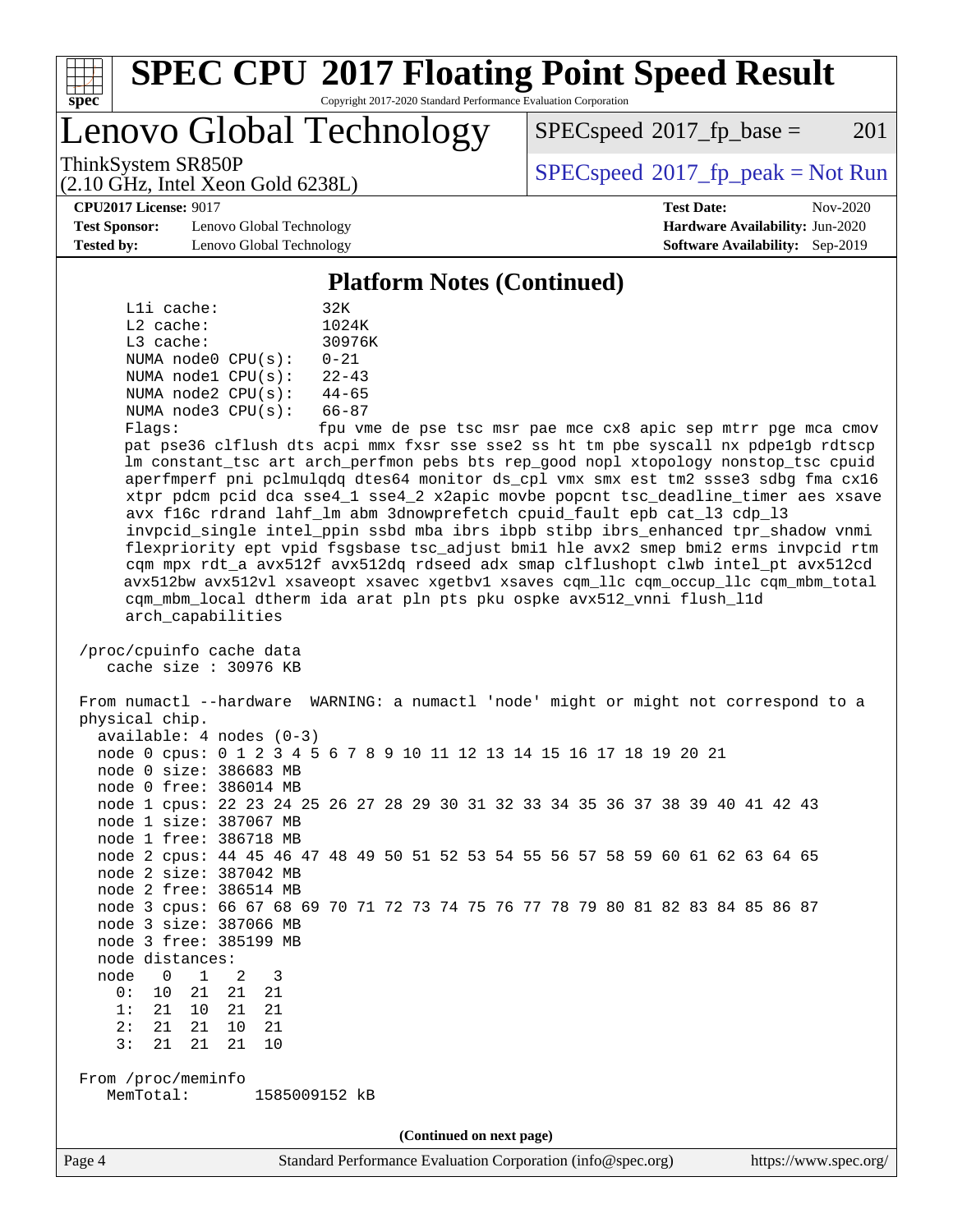| <b>SPEC CPU®2017 Floating Point Speed Result</b><br>spec <sup>®</sup><br>Copyright 2017-2020 Standard Performance Evaluation Corporation                                                                                                                                                                                                                                                                                                                                                                                                                                         |                                                                                                                                                                                        |
|----------------------------------------------------------------------------------------------------------------------------------------------------------------------------------------------------------------------------------------------------------------------------------------------------------------------------------------------------------------------------------------------------------------------------------------------------------------------------------------------------------------------------------------------------------------------------------|----------------------------------------------------------------------------------------------------------------------------------------------------------------------------------------|
| Lenovo Global Technology                                                                                                                                                                                                                                                                                                                                                                                                                                                                                                                                                         | 201<br>$SPEC speed^{\circ}2017\_fp\_base =$                                                                                                                                            |
| ThinkSystem SR850P<br>$(2.10 \text{ GHz}, \text{Intel Xeon Gold } 6238L)$                                                                                                                                                                                                                                                                                                                                                                                                                                                                                                        | $SPEC speed^{\circ}2017\_fp\_peak = Not Run$                                                                                                                                           |
| <b>CPU2017 License: 9017</b><br><b>Test Sponsor:</b><br>Lenovo Global Technology<br><b>Tested by:</b><br>Lenovo Global Technology                                                                                                                                                                                                                                                                                                                                                                                                                                                | <b>Test Date:</b><br>Nov-2020<br>Hardware Availability: Jun-2020<br><b>Software Availability:</b> Sep-2019                                                                             |
| <b>Platform Notes (Continued)</b>                                                                                                                                                                                                                                                                                                                                                                                                                                                                                                                                                |                                                                                                                                                                                        |
| HugePages_Total:<br>0<br>Hugepagesize:<br>2048 kB                                                                                                                                                                                                                                                                                                                                                                                                                                                                                                                                |                                                                                                                                                                                        |
| From /etc/*release* /etc/*version*<br>os-release:<br>NAME="Red Hat Enterprise Linux"<br>VERSION="8.0 (Ootpa)"<br>ID="rhel"<br>ID_LIKE="fedora"<br>VERSION_ID="8.0"<br>PLATFORM_ID="platform:el8"<br>PRETTY_NAME="Red Hat Enterprise Linux 8.0 (Ootpa)"<br>ANSI_COLOR="0;31"<br>redhat-release: Red Hat Enterprise Linux release 8.0 (Ootpa)<br>system-release: Red Hat Enterprise Linux release 8.0 (Ootpa)<br>system-release-cpe: cpe:/o:redhat:enterprise_linux:8.0:ga<br>uname $-a$ :<br>Linux localhost.localdomain 4.18.0-80.el8.x86_64 #1 SMP Wed Mar 13 12:02:46 UTC 2019 |                                                                                                                                                                                        |
| x86_64 x86_64 x86_64 GNU/Linux<br>Kernel self-reported vulnerability status:                                                                                                                                                                                                                                                                                                                                                                                                                                                                                                     |                                                                                                                                                                                        |
| CVE-2018-3620 (L1 Terminal Fault):<br>Microarchitectural Data Sampling:<br>CVE-2017-5754 (Meltdown):<br>CVE-2018-3639 (Speculative Store Bypass): Mitigation: Speculative Store Bypass disabled<br>$CVE-2017-5753$ (Spectre variant 1):<br>$CVE-2017-5715$ (Spectre variant 2):                                                                                                                                                                                                                                                                                                  | Not affected<br>No status reported<br>Not affected<br>via prctl and seccomp<br>Mitigation: __user pointer sanitization<br>Mitigation: Enhanced IBRS, IBPB: conditional,<br>RSB filling |
| run-level $3$ Nov $9$ 21:35                                                                                                                                                                                                                                                                                                                                                                                                                                                                                                                                                      |                                                                                                                                                                                        |
| SPEC is set to: /home/cpu2017-1.1.0-ic19.0u5-2<br>Type Size Used Avail Use% Mounted on<br>Filesystem<br>$/\text{dev/sda4}$<br>xfs<br>839G<br>33G 806G                                                                                                                                                                                                                                                                                                                                                                                                                            | 4% /home                                                                                                                                                                               |
| From /sys/devices/virtual/dmi/id<br>BIOS:<br>Lenovo - [TEE156L-2.61]- 05/20/2020<br>Vendor: Lenovo<br>Product: ThinkSystem SR850P - [7D2HCTO1WW]-<br>Product Family: ThinkSystem<br>Serial: 1234567890                                                                                                                                                                                                                                                                                                                                                                           |                                                                                                                                                                                        |
| Additional information from dmidecode follows. WARNING: Use caution when you interpret<br>this section. The 'dmidecode' program reads system data which is "intended to allow                                                                                                                                                                                                                                                                                                                                                                                                    |                                                                                                                                                                                        |
| (Continued on next page)                                                                                                                                                                                                                                                                                                                                                                                                                                                                                                                                                         |                                                                                                                                                                                        |
| Page 5<br>Standard Performance Evaluation Corporation (info@spec.org)                                                                                                                                                                                                                                                                                                                                                                                                                                                                                                            | https://www.spec.org/                                                                                                                                                                  |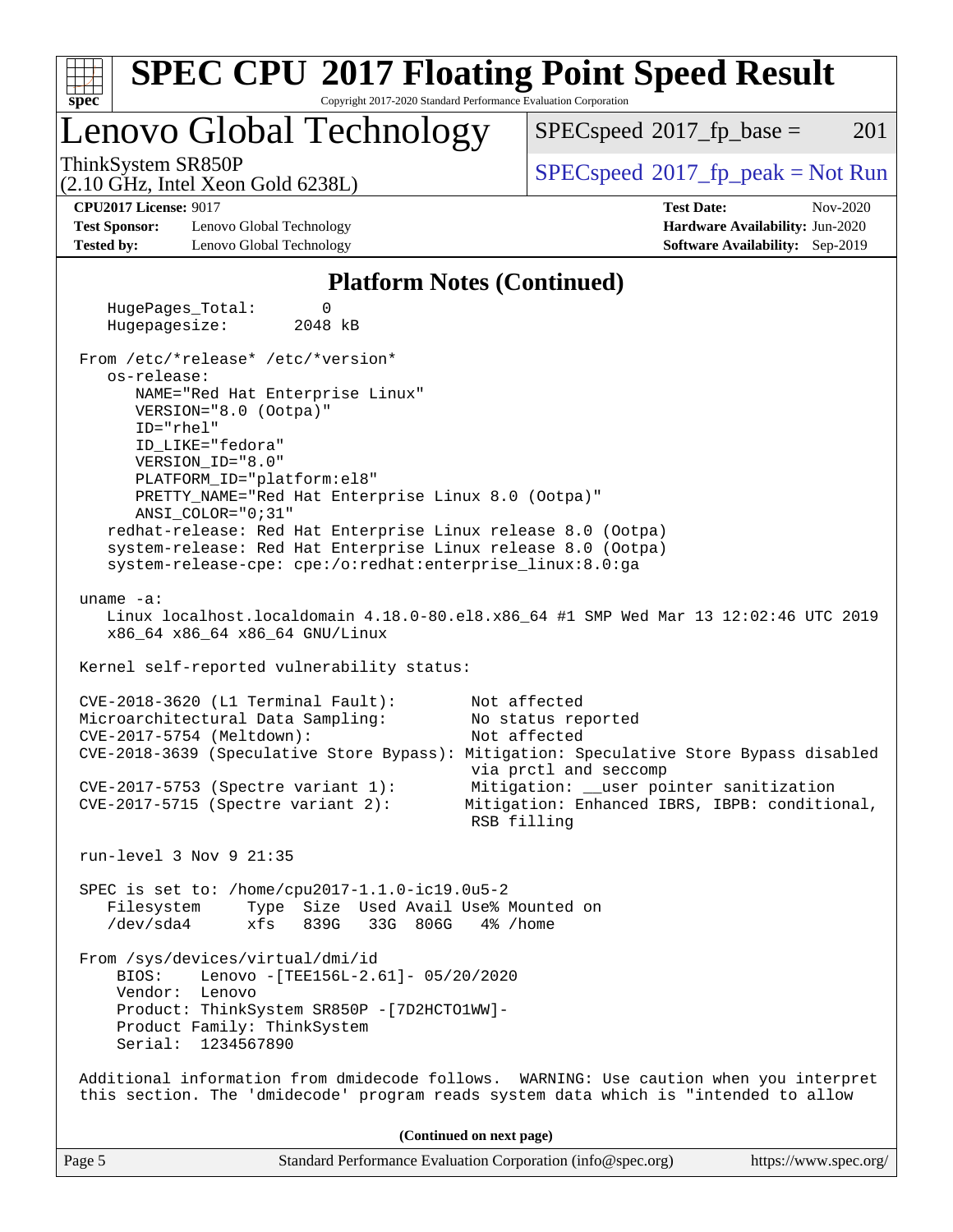

#### **[SPEC CPU](http://www.spec.org/auto/cpu2017/Docs/result-fields.html#SPECCPU2017FloatingPointSpeedResult)[2017 Floating Point Speed Result](http://www.spec.org/auto/cpu2017/Docs/result-fields.html#SPECCPU2017FloatingPointSpeedResult)** Copyright 2017-2020 Standard Performance Evaluation Corporation

### Lenovo Global Technology

 $SPECspeed^{\circledcirc}2017_fp\_base = 201$  $SPECspeed^{\circledcirc}2017_fp\_base = 201$ 

(2.10 GHz, Intel Xeon Gold 6238L)

ThinkSystem SR850P<br>  $(2.10 \text{ GHz. Intel Yes} \cdot \text{Cold } 62291)$  [SPECspeed](http://www.spec.org/auto/cpu2017/Docs/result-fields.html#SPECspeed2017fppeak)®[2017\\_fp\\_peak = N](http://www.spec.org/auto/cpu2017/Docs/result-fields.html#SPECspeed2017fppeak)ot Run

**[Test Sponsor:](http://www.spec.org/auto/cpu2017/Docs/result-fields.html#TestSponsor)** Lenovo Global Technology **[Hardware Availability:](http://www.spec.org/auto/cpu2017/Docs/result-fields.html#HardwareAvailability)** Jun-2020 **[Tested by:](http://www.spec.org/auto/cpu2017/Docs/result-fields.html#Testedby)** Lenovo Global Technology **[Software Availability:](http://www.spec.org/auto/cpu2017/Docs/result-fields.html#SoftwareAvailability)** Sep-2019

**[CPU2017 License:](http://www.spec.org/auto/cpu2017/Docs/result-fields.html#CPU2017License)** 9017 **[Test Date:](http://www.spec.org/auto/cpu2017/Docs/result-fields.html#TestDate)** Nov-2020

#### **[Platform Notes \(Continued\)](http://www.spec.org/auto/cpu2017/Docs/result-fields.html#PlatformNotes)**

 hardware to be accurately determined", but the intent may not be met, as there are frequent changes to hardware, firmware, and the "DMTF SMBIOS" standard. Memory:

48x Samsung M393A4K40CB2-CVF 32 GB 2 rank 2933

(End of data from sysinfo program)

#### **[Compiler Version Notes](http://www.spec.org/auto/cpu2017/Docs/result-fields.html#CompilerVersionNotes)**

Page 6 Standard Performance Evaluation Corporation [\(info@spec.org\)](mailto:info@spec.org) <https://www.spec.org/> ============================================================================== C | 619.lbm\_s(base) 638.imagick\_s(base) 644.nab\_s(base) ------------------------------------------------------------------------------ Intel(R) C Intel(R) 64 Compiler for applications running on Intel(R)  $64$ , Version 19.0.5.281 Build 20190815 Copyright (C) 1985-2019 Intel Corporation. All rights reserved. ------------------------------------------------------------------------------ ============================================================================== C++, C, Fortran | 607.cactuBSSN\_s(base) ------------------------------------------------------------------------------ Intel(R)  $C++$  Intel(R) 64 Compiler for applications running on Intel(R) 64, Version 19.0.5.281 Build 20190815 Copyright (C) 1985-2019 Intel Corporation. All rights reserved. Intel(R) C Intel(R) 64 Compiler for applications running on Intel(R)  $64$ , Version 19.0.5.281 Build 20190815 Copyright (C) 1985-2019 Intel Corporation. All rights reserved. Intel(R) Fortran Intel(R) 64 Compiler for applications running on Intel(R) 64, Version 19.0.5.281 Build 20190815 Copyright (C) 1985-2019 Intel Corporation. All rights reserved. ------------------------------------------------------------------------------ ============================================================================== Fortran | 603.bwaves\_s(base) 649.fotonik3d\_s(base) 654.roms\_s(base) ------------------------------------------------------------------------------ Intel(R) Fortran Intel(R) 64 Compiler for applications running on Intel(R) 64, Version 19.0.5.281 Build 20190815 Copyright (C) 1985-2019 Intel Corporation. All rights reserved. ------------------------------------------------------------------------------ ============================================================================== Fortran, C | 621.wrf\_s(base) 627.cam4\_s(base) 628.pop2\_s(base) ------------------------------------------------------------------------------ Intel(R) Fortran Intel(R) 64 Compiler for applications running on Intel(R) 64, Version 19.0.5.281 Build 20190815 Copyright (C) 1985-2019 Intel Corporation. All rights reserved. Intel(R) C Intel(R) 64 Compiler for applications running on Intel(R)  $64$ , **(Continued on next page)**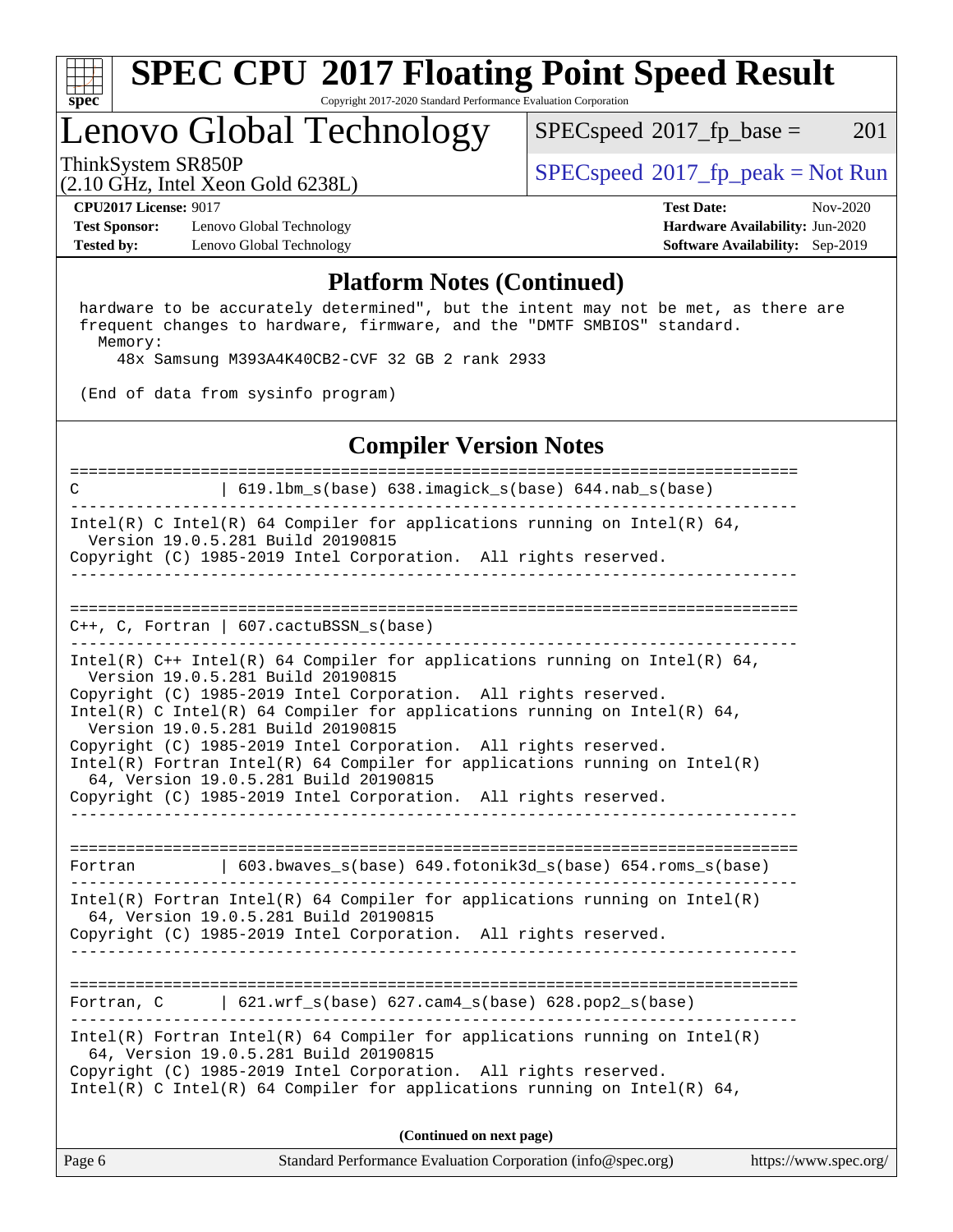

#### **[SPEC CPU](http://www.spec.org/auto/cpu2017/Docs/result-fields.html#SPECCPU2017FloatingPointSpeedResult)[2017 Floating Point Speed Result](http://www.spec.org/auto/cpu2017/Docs/result-fields.html#SPECCPU2017FloatingPointSpeedResult)** Copyright 2017-2020 Standard Performance Evaluation Corporation

### Lenovo Global Technology

 $SPEC speed^{\circ}2017\_fp\_base = 201$ 

(2.10 GHz, Intel Xeon Gold 6238L)

ThinkSystem SR850P<br>  $SPEC speed^{\circ}2017$  [p\_peak = Not Run

**[Test Sponsor:](http://www.spec.org/auto/cpu2017/Docs/result-fields.html#TestSponsor)** Lenovo Global Technology **[Hardware Availability:](http://www.spec.org/auto/cpu2017/Docs/result-fields.html#HardwareAvailability)** Jun-2020 **[Tested by:](http://www.spec.org/auto/cpu2017/Docs/result-fields.html#Testedby)** Lenovo Global Technology **[Software Availability:](http://www.spec.org/auto/cpu2017/Docs/result-fields.html#SoftwareAvailability)** Sep-2019

**[CPU2017 License:](http://www.spec.org/auto/cpu2017/Docs/result-fields.html#CPU2017License)** 9017 **[Test Date:](http://www.spec.org/auto/cpu2017/Docs/result-fields.html#TestDate)** Nov-2020

### **[Compiler Version Notes \(Continued\)](http://www.spec.org/auto/cpu2017/Docs/result-fields.html#CompilerVersionNotes)**

Version 19.0.5.281 Build 20190815

Copyright (C) 1985-2019 Intel Corporation. All rights reserved.

------------------------------------------------------------------------------

### **[Base Compiler Invocation](http://www.spec.org/auto/cpu2017/Docs/result-fields.html#BaseCompilerInvocation)**

[C benchmarks](http://www.spec.org/auto/cpu2017/Docs/result-fields.html#Cbenchmarks): [icc](http://www.spec.org/cpu2017/results/res2020q4/cpu2017-20201123-24453.flags.html#user_CCbase_intel_icc_66fc1ee009f7361af1fbd72ca7dcefbb700085f36577c54f309893dd4ec40d12360134090235512931783d35fd58c0460139e722d5067c5574d8eaf2b3e37e92)

[Fortran benchmarks](http://www.spec.org/auto/cpu2017/Docs/result-fields.html#Fortranbenchmarks): [ifort](http://www.spec.org/cpu2017/results/res2020q4/cpu2017-20201123-24453.flags.html#user_FCbase_intel_ifort_8111460550e3ca792625aed983ce982f94888b8b503583aa7ba2b8303487b4d8a21a13e7191a45c5fd58ff318f48f9492884d4413fa793fd88dd292cad7027ca)

[Benchmarks using both Fortran and C](http://www.spec.org/auto/cpu2017/Docs/result-fields.html#BenchmarksusingbothFortranandC): [ifort](http://www.spec.org/cpu2017/results/res2020q4/cpu2017-20201123-24453.flags.html#user_CC_FCbase_intel_ifort_8111460550e3ca792625aed983ce982f94888b8b503583aa7ba2b8303487b4d8a21a13e7191a45c5fd58ff318f48f9492884d4413fa793fd88dd292cad7027ca) [icc](http://www.spec.org/cpu2017/results/res2020q4/cpu2017-20201123-24453.flags.html#user_CC_FCbase_intel_icc_66fc1ee009f7361af1fbd72ca7dcefbb700085f36577c54f309893dd4ec40d12360134090235512931783d35fd58c0460139e722d5067c5574d8eaf2b3e37e92)

[Benchmarks using Fortran, C, and C++:](http://www.spec.org/auto/cpu2017/Docs/result-fields.html#BenchmarksusingFortranCandCXX) [icpc](http://www.spec.org/cpu2017/results/res2020q4/cpu2017-20201123-24453.flags.html#user_CC_CXX_FCbase_intel_icpc_c510b6838c7f56d33e37e94d029a35b4a7bccf4766a728ee175e80a419847e808290a9b78be685c44ab727ea267ec2f070ec5dc83b407c0218cded6866a35d07) [icc](http://www.spec.org/cpu2017/results/res2020q4/cpu2017-20201123-24453.flags.html#user_CC_CXX_FCbase_intel_icc_66fc1ee009f7361af1fbd72ca7dcefbb700085f36577c54f309893dd4ec40d12360134090235512931783d35fd58c0460139e722d5067c5574d8eaf2b3e37e92) [ifort](http://www.spec.org/cpu2017/results/res2020q4/cpu2017-20201123-24453.flags.html#user_CC_CXX_FCbase_intel_ifort_8111460550e3ca792625aed983ce982f94888b8b503583aa7ba2b8303487b4d8a21a13e7191a45c5fd58ff318f48f9492884d4413fa793fd88dd292cad7027ca)

### **[Base Portability Flags](http://www.spec.org/auto/cpu2017/Docs/result-fields.html#BasePortabilityFlags)**

 603.bwaves\_s: [-DSPEC\\_LP64](http://www.spec.org/cpu2017/results/res2020q4/cpu2017-20201123-24453.flags.html#suite_basePORTABILITY603_bwaves_s_DSPEC_LP64) 607.cactuBSSN\_s: [-DSPEC\\_LP64](http://www.spec.org/cpu2017/results/res2020q4/cpu2017-20201123-24453.flags.html#suite_basePORTABILITY607_cactuBSSN_s_DSPEC_LP64) 619.lbm\_s: [-DSPEC\\_LP64](http://www.spec.org/cpu2017/results/res2020q4/cpu2017-20201123-24453.flags.html#suite_basePORTABILITY619_lbm_s_DSPEC_LP64) 621.wrf\_s: [-DSPEC\\_LP64](http://www.spec.org/cpu2017/results/res2020q4/cpu2017-20201123-24453.flags.html#suite_basePORTABILITY621_wrf_s_DSPEC_LP64) [-DSPEC\\_CASE\\_FLAG](http://www.spec.org/cpu2017/results/res2020q4/cpu2017-20201123-24453.flags.html#b621.wrf_s_baseCPORTABILITY_DSPEC_CASE_FLAG) [-convert big\\_endian](http://www.spec.org/cpu2017/results/res2020q4/cpu2017-20201123-24453.flags.html#user_baseFPORTABILITY621_wrf_s_convert_big_endian_c3194028bc08c63ac5d04de18c48ce6d347e4e562e8892b8bdbdc0214820426deb8554edfa529a3fb25a586e65a3d812c835984020483e7e73212c4d31a38223) 627.cam4\_s: [-DSPEC\\_LP64](http://www.spec.org/cpu2017/results/res2020q4/cpu2017-20201123-24453.flags.html#suite_basePORTABILITY627_cam4_s_DSPEC_LP64) [-DSPEC\\_CASE\\_FLAG](http://www.spec.org/cpu2017/results/res2020q4/cpu2017-20201123-24453.flags.html#b627.cam4_s_baseCPORTABILITY_DSPEC_CASE_FLAG) 628.pop2\_s: [-DSPEC\\_LP64](http://www.spec.org/cpu2017/results/res2020q4/cpu2017-20201123-24453.flags.html#suite_basePORTABILITY628_pop2_s_DSPEC_LP64) [-DSPEC\\_CASE\\_FLAG](http://www.spec.org/cpu2017/results/res2020q4/cpu2017-20201123-24453.flags.html#b628.pop2_s_baseCPORTABILITY_DSPEC_CASE_FLAG) [-convert big\\_endian](http://www.spec.org/cpu2017/results/res2020q4/cpu2017-20201123-24453.flags.html#user_baseFPORTABILITY628_pop2_s_convert_big_endian_c3194028bc08c63ac5d04de18c48ce6d347e4e562e8892b8bdbdc0214820426deb8554edfa529a3fb25a586e65a3d812c835984020483e7e73212c4d31a38223) [-assume byterecl](http://www.spec.org/cpu2017/results/res2020q4/cpu2017-20201123-24453.flags.html#user_baseFPORTABILITY628_pop2_s_assume_byterecl_7e47d18b9513cf18525430bbf0f2177aa9bf368bc7a059c09b2c06a34b53bd3447c950d3f8d6c70e3faf3a05c8557d66a5798b567902e8849adc142926523472) 638.imagick\_s: [-DSPEC\\_LP64](http://www.spec.org/cpu2017/results/res2020q4/cpu2017-20201123-24453.flags.html#suite_basePORTABILITY638_imagick_s_DSPEC_LP64) 644.nab\_s: [-DSPEC\\_LP64](http://www.spec.org/cpu2017/results/res2020q4/cpu2017-20201123-24453.flags.html#suite_basePORTABILITY644_nab_s_DSPEC_LP64) 649.fotonik3d\_s: [-DSPEC\\_LP64](http://www.spec.org/cpu2017/results/res2020q4/cpu2017-20201123-24453.flags.html#suite_basePORTABILITY649_fotonik3d_s_DSPEC_LP64) 654.roms\_s: [-DSPEC\\_LP64](http://www.spec.org/cpu2017/results/res2020q4/cpu2017-20201123-24453.flags.html#suite_basePORTABILITY654_roms_s_DSPEC_LP64)

### **[Base Optimization Flags](http://www.spec.org/auto/cpu2017/Docs/result-fields.html#BaseOptimizationFlags)**

[C benchmarks](http://www.spec.org/auto/cpu2017/Docs/result-fields.html#Cbenchmarks):

[-m64](http://www.spec.org/cpu2017/results/res2020q4/cpu2017-20201123-24453.flags.html#user_CCbase_m64-icc) [-std=c11](http://www.spec.org/cpu2017/results/res2020q4/cpu2017-20201123-24453.flags.html#user_CCbase_std-icc-std_0e1c27790398a4642dfca32ffe6c27b5796f9c2d2676156f2e42c9c44eaad0c049b1cdb667a270c34d979996257aeb8fc440bfb01818dbc9357bd9d174cb8524) [-xCORE-AVX512](http://www.spec.org/cpu2017/results/res2020q4/cpu2017-20201123-24453.flags.html#user_CCbase_f-xCORE-AVX512) [-ipo](http://www.spec.org/cpu2017/results/res2020q4/cpu2017-20201123-24453.flags.html#user_CCbase_f-ipo) [-O3](http://www.spec.org/cpu2017/results/res2020q4/cpu2017-20201123-24453.flags.html#user_CCbase_f-O3) [-no-prec-div](http://www.spec.org/cpu2017/results/res2020q4/cpu2017-20201123-24453.flags.html#user_CCbase_f-no-prec-div) [-qopt-prefetch](http://www.spec.org/cpu2017/results/res2020q4/cpu2017-20201123-24453.flags.html#user_CCbase_f-qopt-prefetch) [-ffinite-math-only](http://www.spec.org/cpu2017/results/res2020q4/cpu2017-20201123-24453.flags.html#user_CCbase_f_finite_math_only_cb91587bd2077682c4b38af759c288ed7c732db004271a9512da14a4f8007909a5f1427ecbf1a0fb78ff2a814402c6114ac565ca162485bbcae155b5e4258871) [-qopt-mem-layout-trans=4](http://www.spec.org/cpu2017/results/res2020q4/cpu2017-20201123-24453.flags.html#user_CCbase_f-qopt-mem-layout-trans_fa39e755916c150a61361b7846f310bcdf6f04e385ef281cadf3647acec3f0ae266d1a1d22d972a7087a248fd4e6ca390a3634700869573d231a252c784941a8) [-qopenmp](http://www.spec.org/cpu2017/results/res2020q4/cpu2017-20201123-24453.flags.html#user_CCbase_qopenmp_16be0c44f24f464004c6784a7acb94aca937f053568ce72f94b139a11c7c168634a55f6653758ddd83bcf7b8463e8028bb0b48b77bcddc6b78d5d95bb1df2967) [-DSPEC\\_OPENMP](http://www.spec.org/cpu2017/results/res2020q4/cpu2017-20201123-24453.flags.html#suite_CCbase_DSPEC_OPENMP)

[Fortran benchmarks](http://www.spec.org/auto/cpu2017/Docs/result-fields.html#Fortranbenchmarks):

[-m64](http://www.spec.org/cpu2017/results/res2020q4/cpu2017-20201123-24453.flags.html#user_FCbase_m64-icc) [-DSPEC\\_OPENMP](http://www.spec.org/cpu2017/results/res2020q4/cpu2017-20201123-24453.flags.html#suite_FCbase_DSPEC_OPENMP) [-xCORE-AVX512](http://www.spec.org/cpu2017/results/res2020q4/cpu2017-20201123-24453.flags.html#user_FCbase_f-xCORE-AVX512) [-ipo](http://www.spec.org/cpu2017/results/res2020q4/cpu2017-20201123-24453.flags.html#user_FCbase_f-ipo) [-O3](http://www.spec.org/cpu2017/results/res2020q4/cpu2017-20201123-24453.flags.html#user_FCbase_f-O3) [-no-prec-div](http://www.spec.org/cpu2017/results/res2020q4/cpu2017-20201123-24453.flags.html#user_FCbase_f-no-prec-div) [-qopt-prefetch](http://www.spec.org/cpu2017/results/res2020q4/cpu2017-20201123-24453.flags.html#user_FCbase_f-qopt-prefetch) [-ffinite-math-only](http://www.spec.org/cpu2017/results/res2020q4/cpu2017-20201123-24453.flags.html#user_FCbase_f_finite_math_only_cb91587bd2077682c4b38af759c288ed7c732db004271a9512da14a4f8007909a5f1427ecbf1a0fb78ff2a814402c6114ac565ca162485bbcae155b5e4258871) [-qopt-mem-layout-trans=4](http://www.spec.org/cpu2017/results/res2020q4/cpu2017-20201123-24453.flags.html#user_FCbase_f-qopt-mem-layout-trans_fa39e755916c150a61361b7846f310bcdf6f04e385ef281cadf3647acec3f0ae266d1a1d22d972a7087a248fd4e6ca390a3634700869573d231a252c784941a8) [-qopenmp](http://www.spec.org/cpu2017/results/res2020q4/cpu2017-20201123-24453.flags.html#user_FCbase_qopenmp_16be0c44f24f464004c6784a7acb94aca937f053568ce72f94b139a11c7c168634a55f6653758ddd83bcf7b8463e8028bb0b48b77bcddc6b78d5d95bb1df2967)

**(Continued on next page)**

| Page 7 | Standard Performance Evaluation Corporation (info@spec.org) | https://www.spec.org/ |
|--------|-------------------------------------------------------------|-----------------------|
|--------|-------------------------------------------------------------|-----------------------|